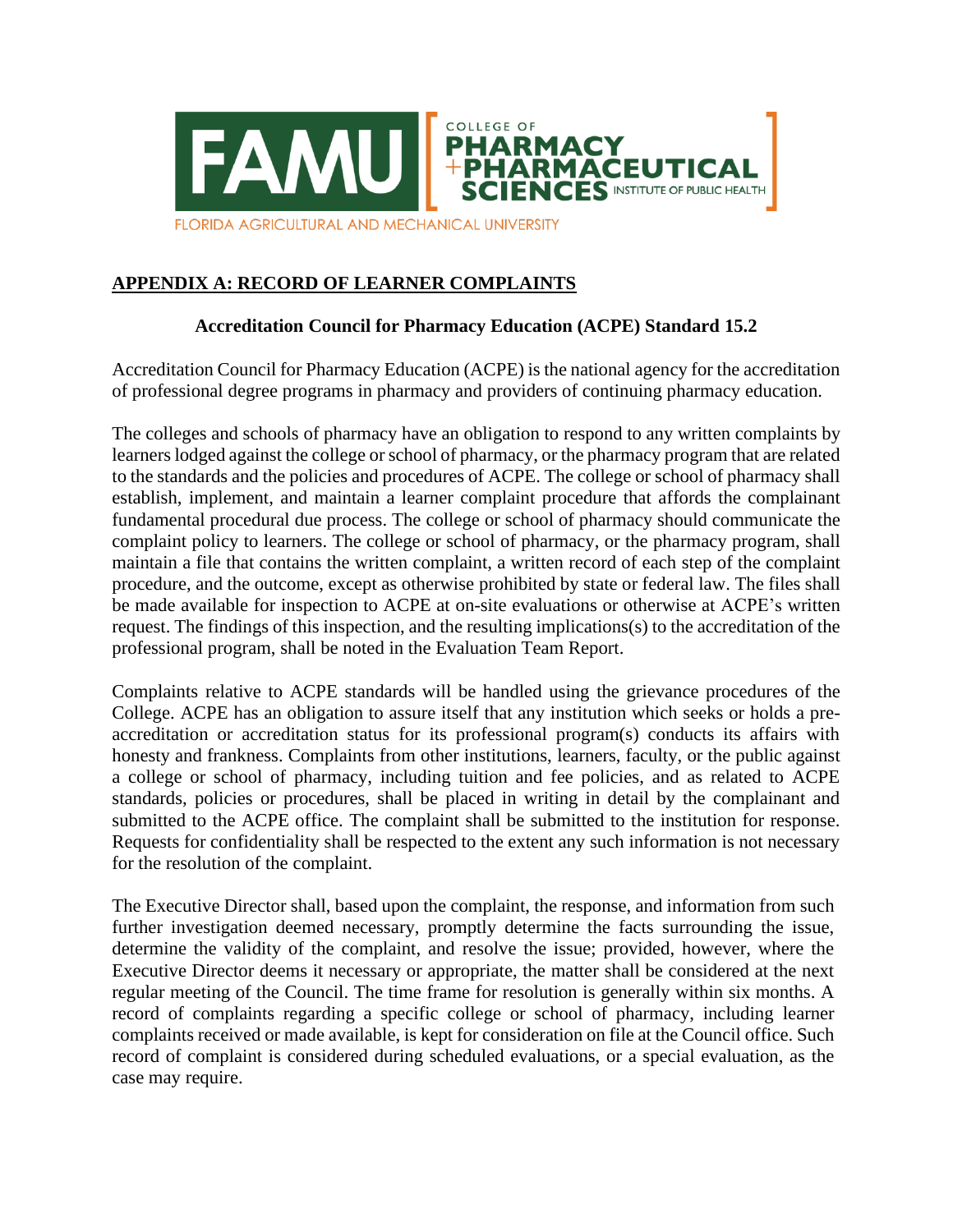The procedure shall provide for treatment of complaints in a timely manner that is fair and equitable to all parties. The complainant shall be advised of the decision or action as soon as possible. When ACPE has cause to believe that any institution with which it is concerned is acting in an unethical manner or is deliberately misrepresenting itself to learners or the public, it will investigate the matter and provide the institution an opportunity to respond to the allegations. If, on the basis of such investigation, after notice to the institution and opportunity for institutional response, ACPE finds an institution has engaged in unethical conduct or that its integrity has been seriously undermined, ACPE will either:

- a. request that the institution show cause, within a stated time period, why adverse action should not be taken, or
- b. in extreme cases, immediately discontinue its relationship with the institution by denying or withdrawing pre-accreditation or accreditation status.

A complaint against a college or a school of pharmacy must be related to the standards or the policies and procedures of ACPE and must be submitted in writing to the Executive Director. Under existing practices, when a complaint is received, it is submitted to the college or school affected for response. If, thereafter, based upon the complaint and the response, the Executive Director determines that a complaint is not related to the standards or policies, the complainant is so advised in writing with a copy to the school or college, and the matter is treated as resolved.

Anonymous complaints pertaining to accreditation matters are retained and may or may not be forwarded to the school or college involved, depending on circumstances, and the severity of the complaint. This decision is made by the Executive Director. Where a complainant has threatened or filed legal action against the institution involved, ACPE will hold complaints in abeyance pending resolution of the legal issues and the complainant is so advised.

If the Executive Director finds a complaint to be extremely serious in nature, charging egregious conduct that may warrant adverse action by the Council, or involves an interpretation which the Executive Director believes should be made by the Council, the complaint will be submitted to the Council for determination at the next regular meeting. Extraordinary remedies available for complaints covering extreme cases are set forth in paragraphs (a) and (b) above.

ACPE has an obligation to respond to any complaints which may be lodged against it by any institution, learner, faculty or third party in respect to the application of ACPE's standards, policies, and procedures where the complaining party is directly affected thereby. Any such complaint shall be submitted in writing. The Executive Director shall promptly determine the facts surrounding the issues and shall attempt to resolve the matter in consultation with the Public Interest Panel established pursuant to Article V of the ACPE By-Laws. Complaints which cannot be resolved by the Executive Director shall be considered and resolved at the next regular meeting of the Council. The time frame for resolution is generally within six months.

## **COMPLAINTS**

To file a complaint with the ACPE, email: [csinfo@acpe-accredit.org](mailto:csinfo@acpe-accredit.org) (regarding a professional degree program) [ceinfo@acpe-accredit.org](mailto:ceinfo@acpe-accredit.org) (regarding a continuing education provider)